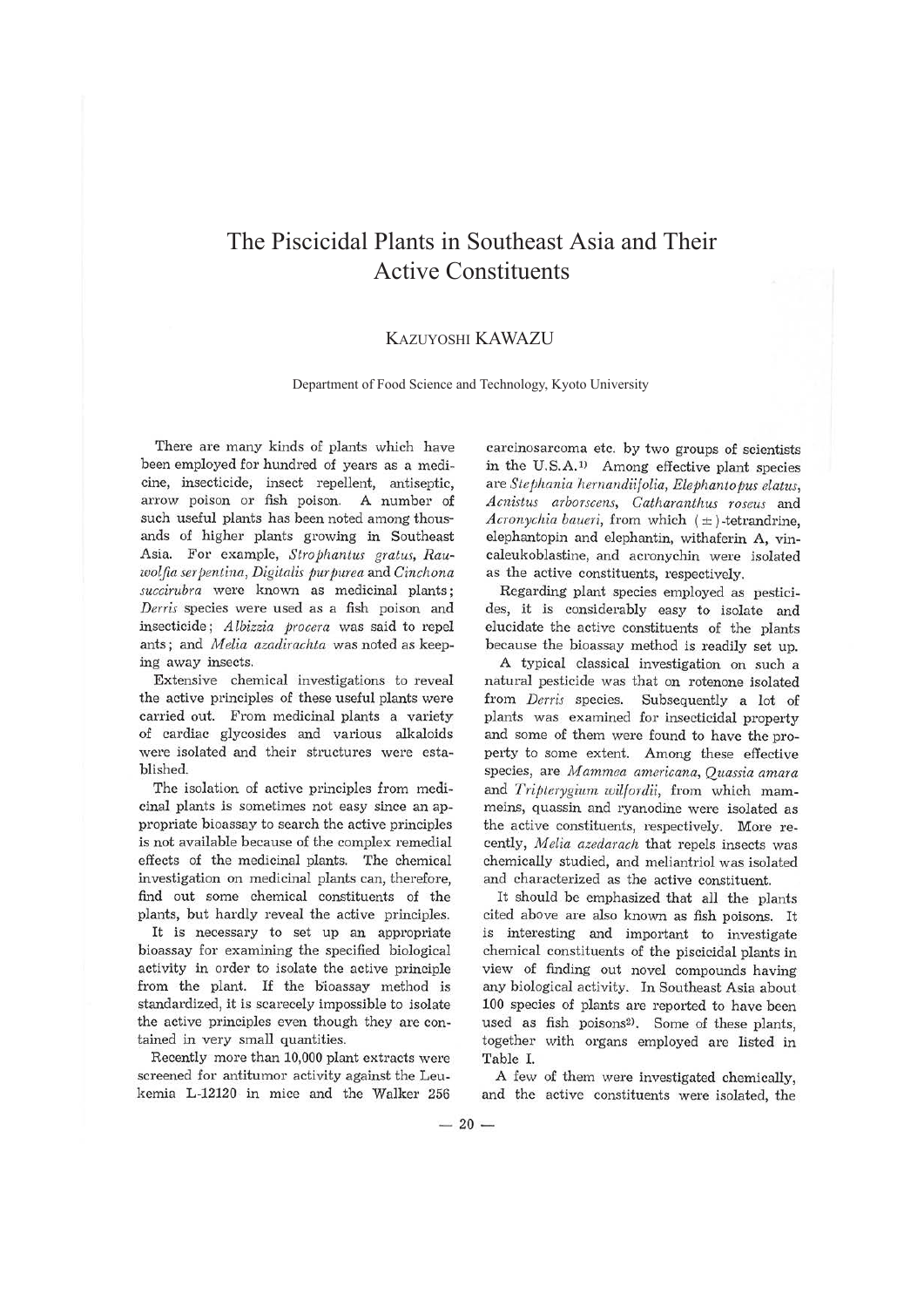**Table 1,** Piscicidal Plants in Southeast Asia

*Araceae Stemonaceae Urticaceae Polygonaceae* 

*M enisPermaceae* 

*CafJparidaceae Pittosporaceae Leguminosae* 

*Litiaceae Rutaceae* 

*Buxaceae EttPhorbiaceae* 

*Guttiferae* 

*Thymelaeaceae Lecythidiaceae Myrsinaceae* 

*Ebenaceae* 

*Styracaceae V erbenaceae* 

' .

*Acorus calamtts* L., *Stemona burkillii* Prain, *FicttS diversif olia* Blume, *Polygonum barbatum* L., *P. orientale* L., *CissamPelos pareira* L., *Stephania hernandiifolia* Walp., *Anamirta paniculata* Coleb. *(=A. cocculus* Wight *et* Arm.) *Gynandropsis gy11andra* Briquet, *Pittosporum ferrngineum* Ait., *Albizzia acle* Merr., *A. procera* Benth., *Derris elliptica* Benth., *D. malaccensis Prain, Milletia sericea* Benth., *Pachyrrhizus erosus* Urban, *P. tuberostu* Spreng., *Pithecellobium ellipticum* Hassk., *Tephrosia candida* DC., *Tephrosia vogelii* Hook, *T. purpurea* Pers., *Whit/ ordiodendron Pubescens* Burk ill, *Erythroxylon cuneatum* Kurz, *Acronychia resinosa* Forst., *A. laurif olia* Blume, *Buxm rolfei* Vidal, *Cleistanthus collinus* Benth., *Euphorbia antiquorium* **L .,**  E. *neriifolia* L., *E. tirucalli* L., E. *trigona* Haw., *Jatropha curcus* L., *Mallotus apelta Muell.-Arg.*, *M. philippinensis* Muell.-Arg., *Calophyllm inoPhyllum* **L.,**  C. *muscigerum* Boerl. et Koord., C. *soulattri* Burm., *Wickstroemia ridleyi* Gamble, *Barringtonia acutangula* Gaertn., *Aegiceras corniculatum* Blanco (=A. majus Gaertn.) *Diospyros ebenaster* Retz., *D. lucida* Wall.,  $D.$  *wallichii* King et Gamble, Styrax benzoin Dryander, *Callicarpa candicans* (Burm. f.) Hochr.,  $(=C. \text{ cana L.})$ *C. maingayi* King et Gamble, . *Vitex trifolia* L.,

root tuberous root latex whole plant whole plant root root seeds seeds leaves and fruits bark bark root root root leaves and seeds seeds bark root, bark and leaves whole plant whole plant seeds bark and leaves bark root fruits bark, root and leaves latex leaves latex latex latex seeds seeds bark, leaves and seeds bark bark and roots bark bark and seeds ba1·k immature fruits fruits root, leaves and fruits bark and root leaves

leaves bark, fruits and leaves

 $- 21 -$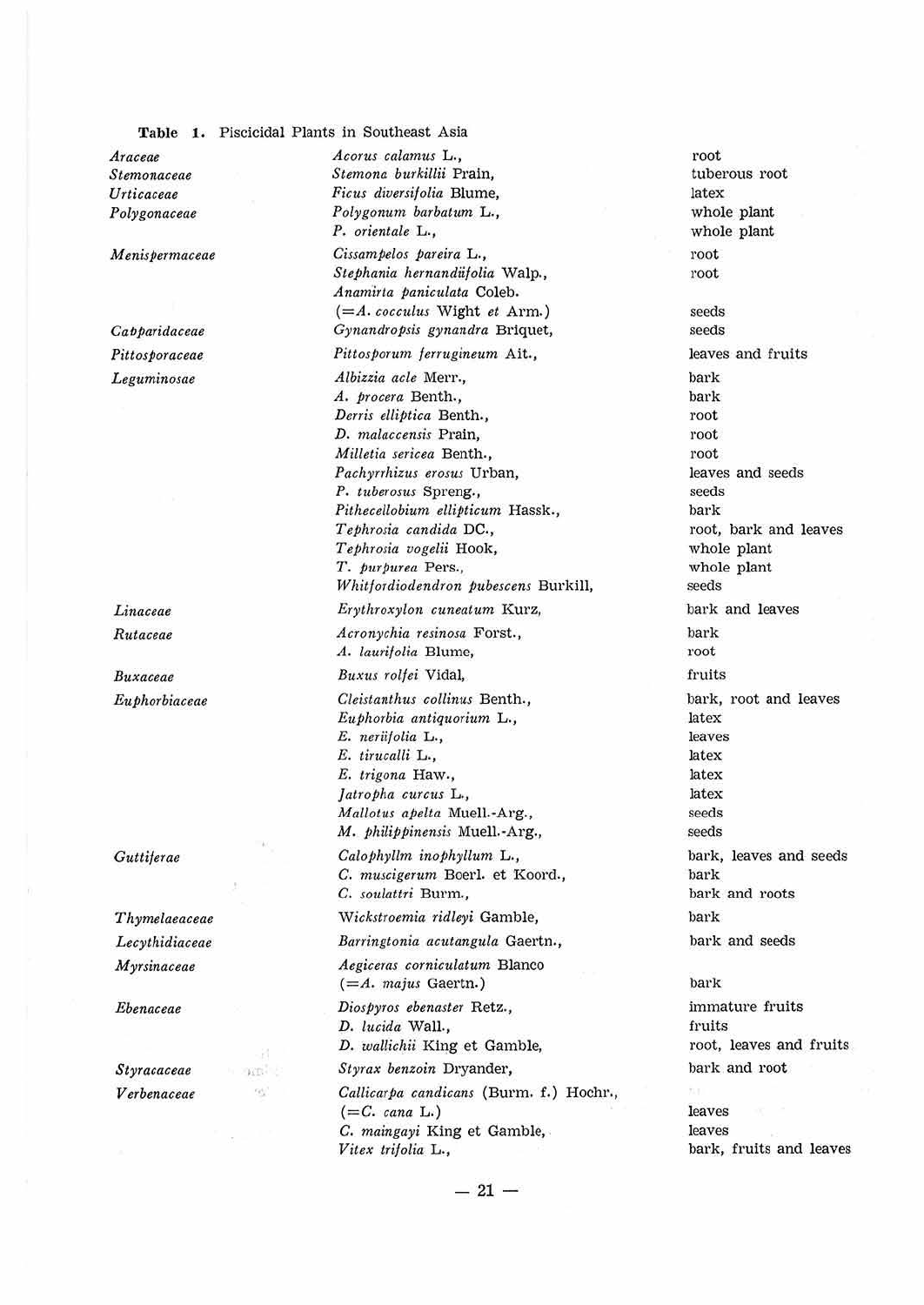structures of which were established. The others remain uninvestigated or partially investigated, the active constituents of which have not yet been established.

Herewith we wish to summarize the piscicidal plants whose active constituents have been established, and to show the structures<sup>3)</sup>.

1) *Stenwna burkillii* Prain *(Stemonaceae)* is a tuberous herb found in Southeast Asia. Its tuberous root is a fish poison and was used as an insecticide. From the root of *S. tuberosa,*  tuberostemonine  $(I)$  was isolated and the structure established.



2) *Cissampelos pareira* L. (*Menispermaceae*) is a small woody climber distributed throughout the tropics. The pounded root is used as a fish poison. The active principles are similar to those of tubocurare in the Amazon *(Chondrodendron tomentosum* Ruiz et Pavon). They are alkaloids of biscoclaurine type, bebeerine  $(II)$ ,  $(±)$ -curine, hayatinine, isochondrodendrine, sepeerine, cissampareine (III) and 4"-O-methylcurine<sup>4)</sup>.



3) *Stephania hemandiifolia* (Willd.) Walp. *(Menispermaceae)* is a climber found from India to Australia. The tuberous root is extremely poisonous and was used as a fish poison. It was said that the active principles were picrotoxin and the related compounds, but several alkaloids, isotrilobine  $(IV)$ ,  $(\pm)$ -tetrandrine,

fangchinoline,  $(+)$ -tetrandrine  $(V)$ , isochondrodendrine have been isolated as active constituents<sup>5)</sup>. It is noteworthy that  $(\pm)$ -tetrandrine has been found to exhibit antitumor activity.



4) *Anamirta paniculata* Coleb. (Menisper*maceae)* is a small woody climber found throughout Southeast Asia. Its seeds were used as a fish poison. The piscicidal principles are picrotoxinin (VI) and picrotin (VII)6).



5) *Albizzia procera* Benth. (*Leguminosae*) is a woody climber found in India, Burma, Thailand and Java. The bark was used as a fish poison. The action was confirmed due to a saponin which consists of a triterpene acid as an aglycone and arabinose, rhamnose and glucose as a sugar moiety.

6) Derris elliptica Benth. and Derris malac*censis* Prain ( *Leguminosae)* are woody climbers found throughout Southeast Asia. The roots are old famous fish poisons and also insecticides. Besides rotenone (VIII) (10% of the dried root), deguelin  $(IX)$ , toxicarol  $(X)$ , elliptone (XI) and tephrosin are contained as active constituents<sup>7)</sup>. Rotenone has long been used as one of the three important natural insecticides.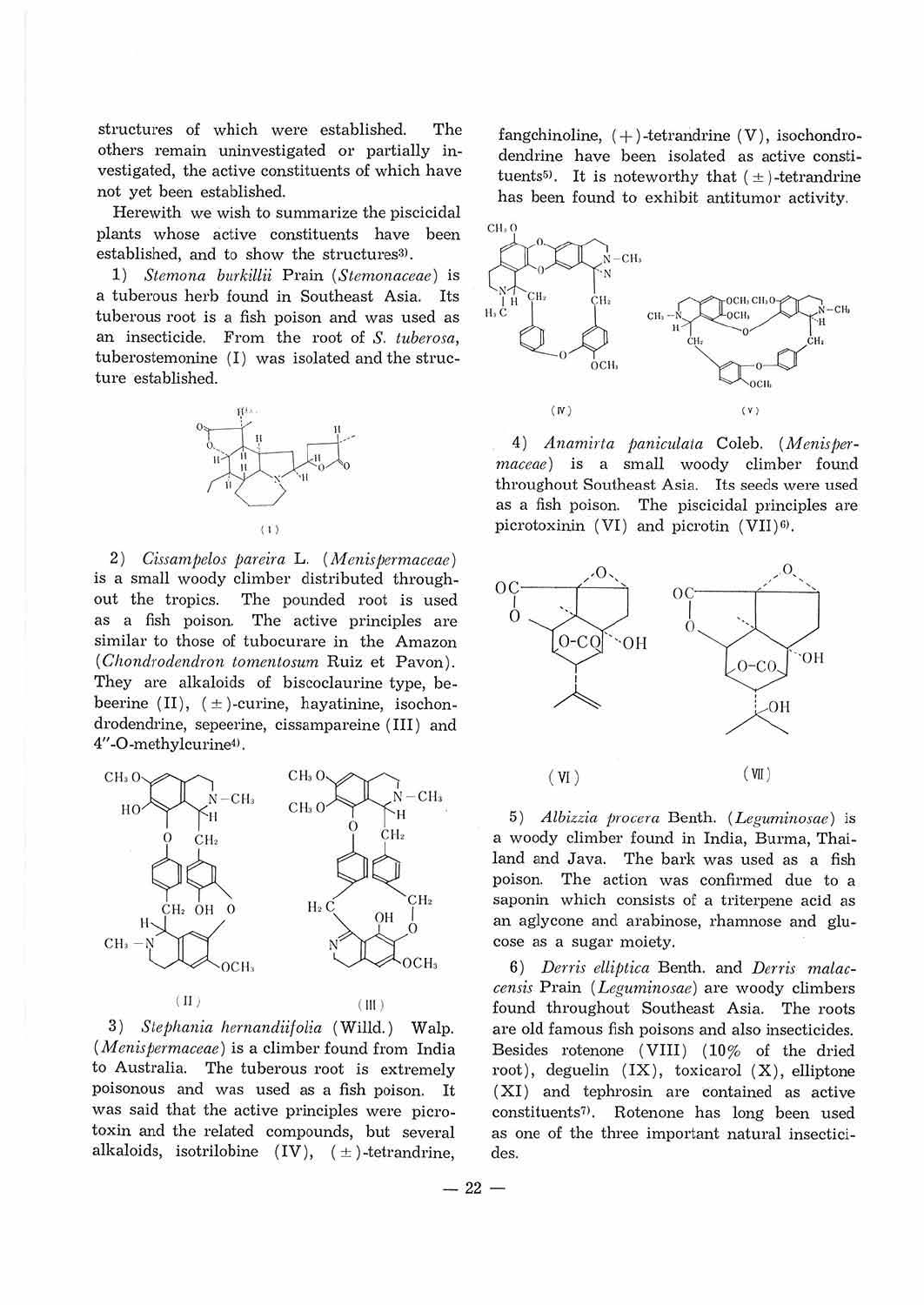

7) *Milletia sericea* Benth. *(Leguminosae)* is a large woody climber found throughout Malaysia. The root is used as a fish poison. The active principle seems to be rotenone since the Formosan M. taiwaniana Hayata was found to contain rotenone.

8) *Pachyrrhizus erosus* Urban (Leguminosae) is a herbaceous climber, native of tropical America. It's leaves and seeds were used as fish poisons. Rotenone, pachyrrhizone (XII), pachyrrhizin (XIII) and erosnin (XIV) were isolated from the seeds.



9) *Cleistanthus collinus* Benth. (Euphor*biaceae)* is a tree common in the more open forests of the tropics. The bark and root are recorded to be used as criminal poisoning, and the leaves as fish poison. From the leaves was isolated diphyllin (XV), to which the piscicidal action was ascribed. Methyl ether of diphyllin, justicidin A was isolated with justicidin B as the active constituents of Formosan fish poison,



*Justicia hayatai var. decumbens* Yamamoto.

10) *Calof1hyllum inophyllum* L. *(Gutti/erae)*  is a *big* tree distributed throughout Southeast Asia. It was used as a medicine in India. The seeds, bark and leaves were employed as fish poisons. From the seeds calophyllolide  $(XVI), (±)$ -inophyllolide  $(XVII)$  and calophyllic acid (XVII) were isolated by Pro£. Polonsky<sup>8)</sup>. Calophyllolide was reported to have anticoagulant activity. As the piscicidal constituents of the leaves we isolated  $(+)$ -inophyllolide and the four related compounds (XIX)9>.



These 4-phenylcoumarines are allied to mammeins, isolated from *M ammea americana* as the piscicidal and insecticidal principles. The piscicidal activities of these calopyllolides were